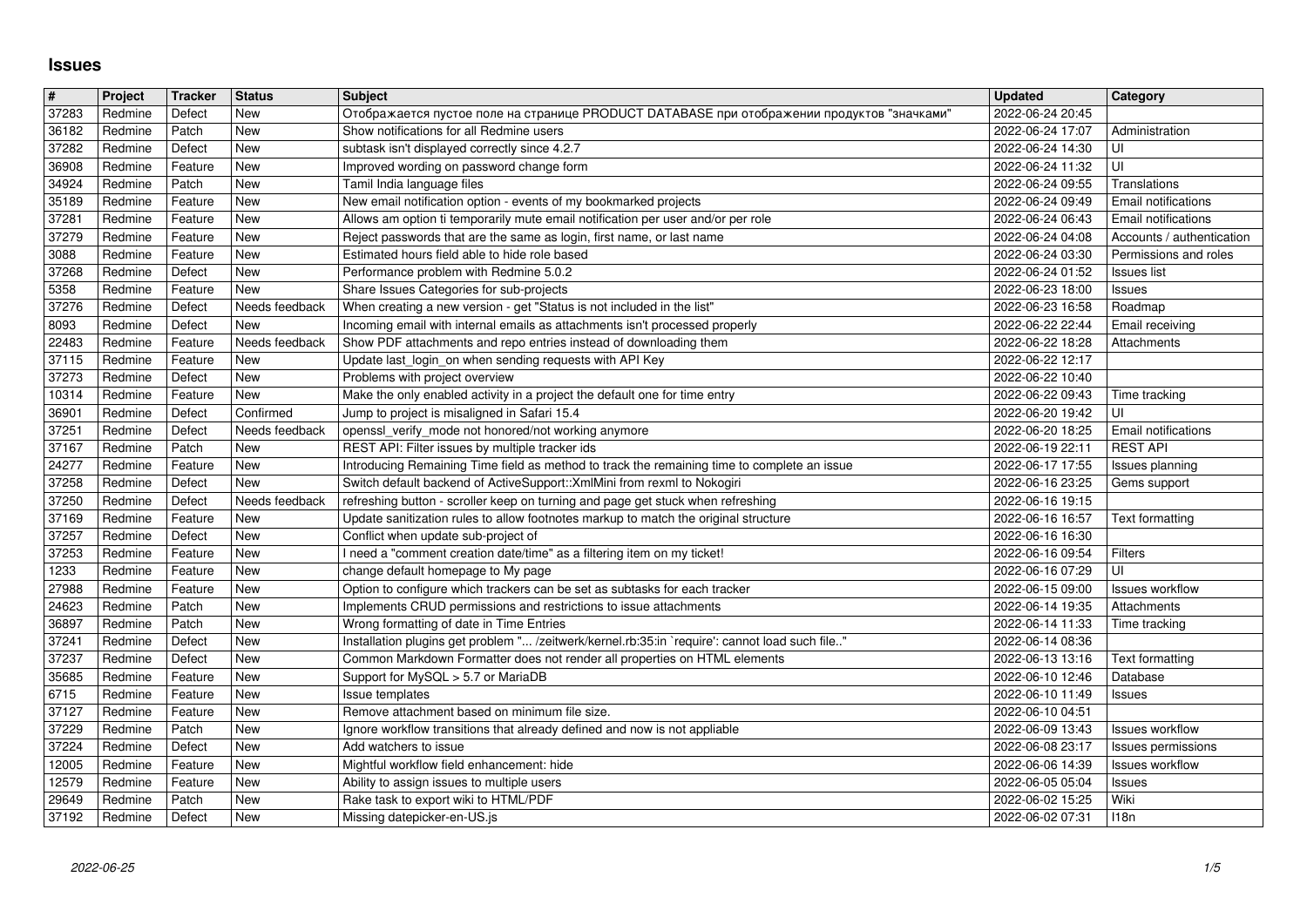| $\overline{\boldsymbol{H}}$ | Project            | Tracker            | <b>Status</b>          | <b>Subject</b>                                                                                                                                                       | <b>Updated</b>                       | Category                                     |
|-----------------------------|--------------------|--------------------|------------------------|----------------------------------------------------------------------------------------------------------------------------------------------------------------------|--------------------------------------|----------------------------------------------|
| 5458<br>202                 | Redmine<br>Redmine | Feature<br>Feature | New<br>New             | Extend Start/Due date to include time<br>Textilization of Documents, News and Timelog-entry comments                                                                 | 2022-06-01 09:12<br>2022-06-01 09:05 | <b>Issues</b><br><b>Text formatting</b>      |
| 1086                        | Redmine            | Feature            | New                    | Fine grained permissions                                                                                                                                             | 2022-06-01 08:56                     | Permissions and roles                        |
| 34863<br>36807              | Redmine<br>Redmine | Feature<br>Patch   | New<br>New             | Change default text formatter for new installations from textile to common_mark<br>Remove CommonMark experimental flag and mark as deprecated the RedCarpet Markdown | 2022-05-31 11:08<br>2022-05-31 10:51 | <b>Text formatting</b><br>Text formatting    |
| 37176                       | Redmine            | Feature            | New                    | Mutli language public queries                                                                                                                                        | 2022-05-31 10:50                     | Translations                                 |
| 3972<br>4939                | Redmine<br>Redmine | Feature<br>Feature | New<br>New             | Translation for field values<br>List of tasks filtered as OR and not AND                                                                                             | 2022-05-31 10:14<br>2022-05-30 20:15 | 118n<br>Issues filter                        |
| 37109                       | Redmine            | Defect             | Needs feedback         | Email fields visibility from journal                                                                                                                                 | 2022-05-30 19:13                     |                                              |
| 37173                       | Redmine            | Feature            | New<br>New             | Better UX in sidebar                                                                                                                                                 | 2022-05-30 18:19<br>2022-05-27 13:50 | UI                                           |
| 13296<br>37166              | Redmine<br>Redmine | Feature<br>Defect  | <b>New</b>             | Permits defining a default "due date"<br>Roles of a project member can be made empty                                                                                 | 2022-05-27 11:54                     | <b>Issues</b><br>Project settings            |
| 37165                       | Redmine            | Defect             | New                    | Can not get anonymous user using User.find                                                                                                                           | 2022-05-27 04:15                     |                                              |
| 37164<br>37048              | Redmine<br>Redmine | Defect<br>Defect   | New<br>New             | Copying a role does not copy custom field visibility<br>generate redmine_plugin is broken for Redmine 5                                                              | 2022-05-26 23:21<br>2022-05-24 10:41 | Administration                               |
| 2770                        | Redmine            | Feature            | Reopened               | Display of inline attached images in email notification                                                                                                              | 2022-05-21 17:53                     | Attachments                                  |
| 24013<br>37142              | Redmine<br>Redmine | Feature<br>Defect  | New<br>New             | Firebird and RedDatabase support<br>redmine:send_reminders NOT work                                                                                                  | 2022-05-20 16:17<br>2022-05-20 11:16 | Database<br>Email notifications              |
| 37141                       | Redmine            | Defect             | New                    | Can not upload files as attachment over VPN                                                                                                                          | 2022-05-20 09:29                     | Attachments                                  |
| 37124                       | Redmine            | Defect             | Needs feedback<br>New  | Issue assign to me and Reported Issue tab is not working in redmine 5                                                                                                | 2022-05-16 22:06                     | My page<br><b>REST API</b>                   |
| 37123<br>37114              | Redmine<br>Redmine | Feature<br>Defect  | New                    | How to access the "Link values to URL" using API<br>syntax issue - "table in indent paragraph"                                                                       | 2022-05-16 11:07<br>2022-05-16 01:48 | <b>Text formatting</b>                       |
| 339                         | Redmine            | Feature            | Reopened               | perforce SCM support                                                                                                                                                 | 2022-05-13 19:52                     | <b>SCM</b>                                   |
| 37102<br>37063              | Redmine<br>Redmine | Defect<br>Defect   | Confirmed<br>Confirmed | Cannot 'move' ticket from one parent to another when the Parent tickets are related as Follows and Precedes<br>Code highlight adds trailing space after quotes       | 2022-05-12 14:32<br>2022-05-12 07:46 | Issues planning<br>Text formatting           |
| 37108                       | Redmine            | Feature            | New                    | Support all variation of same character in persian/arabic scripts                                                                                                    | 2022-05-11 14:44                     |                                              |
| 37104<br>2911               | Redmine<br>Redmine | Defect<br>Feature  | New<br>New             | convert emails into tickets with different projects<br>Add time filter to issues summary report                                                                      | 2022-05-11 14:05<br>2022-05-10 17:14 | Email receiving<br><b>Issues</b>             |
| 37099                       | Redmine            | Feature            | <b>New</b>             | Add regexps to parse more SCM messages                                                                                                                               | 2022-05-09 18:01                     | <b>SCM</b>                                   |
| 8488                        | Redmine            | Feature            | New                    | Create an 'Involve' mechanism to private issues                                                                                                                      | 2022-05-09 13:18                     | Issues                                       |
| 9750<br>37077               | Redmine<br>Redmine | Feature<br>Feature | New<br>New             | Archive elements in a list custom field<br>"Unifying" core/custom field logic                                                                                        | 2022-05-06 13:52<br>2022-05-06 00:14 | Custom fields<br>Custom fields               |
| 36969                       | Redmine            | Defect             | New                    | EmailAddress regex matches invalid email addresses                                                                                                                   | 2022-05-05 09:08                     | Accounts / authentication                    |
| 37072<br>36320              | Redmine<br>Redmine | Defect<br>Feature  | New<br>New             | button_save_object should not downcase label_query<br>Migrate to Rails 7                                                                                             | 2022-05-05 05:22<br>2022-05-04 10:26 | 118n<br>Rails support                        |
| 11530                       | Redmine            | Feature            | New                    | Support hooks in mailer                                                                                                                                              | 2022-05-01 22:30                     | Email notifications                          |
| 37062                       | Redmine            | Feature            | New                    | Possibility to move custom fields before the built-in fields                                                                                                         | 2022-04-30 10:33                     | UI                                           |
| 35192<br>37038              | Redmine<br>Redmine | Defect<br>Defect   | New<br>New             | Watchers pop up window appears after a long time<br>Email notifications error                                                                                        | 2022-04-29 09:32<br>2022-04-26 22:33 | Issues<br>Email notifications                |
| 30771                       | Redmine            | Defect             | New                    | Author of issue is listed at assignee drop box                                                                                                                       | 2022-04-26 16:31                     | Permissions and roles                        |
| 36162<br>36772              | Redmine<br>Redmine | Feature<br>Defect  | New<br>Needs feedback  | Add notification reason to the email instead of the default static email footer<br>Private notes are visible for users when the option isn't activated               | 2022-04-26 15:20<br>2022-04-26 13:14 | Email notifications<br>Permissions and roles |
| 36996                       | Redmine            | Defect             | Needs feedback         | a choice is missing from the list for "notification by email"                                                                                                        | 2022-04-25 11:28                     | Administration                               |
|                             | 2022-06-25         |                    |                        |                                                                                                                                                                      |                                      | 2/5                                          |
|                             |                    |                    |                        |                                                                                                                                                                      |                                      |                                              |
|                             |                    |                    |                        |                                                                                                                                                                      |                                      |                                              |
|                             |                    |                    |                        |                                                                                                                                                                      |                                      |                                              |
|                             |                    |                    |                        |                                                                                                                                                                      |                                      |                                              |
|                             |                    |                    |                        |                                                                                                                                                                      |                                      |                                              |
|                             |                    |                    |                        |                                                                                                                                                                      |                                      |                                              |
|                             |                    |                    |                        |                                                                                                                                                                      |                                      |                                              |
|                             |                    |                    |                        |                                                                                                                                                                      |                                      |                                              |
|                             |                    |                    |                        |                                                                                                                                                                      |                                      |                                              |
|                             |                    |                    |                        |                                                                                                                                                                      |                                      |                                              |
|                             |                    |                    |                        |                                                                                                                                                                      |                                      |                                              |
|                             |                    |                    |                        |                                                                                                                                                                      |                                      |                                              |
|                             |                    |                    |                        |                                                                                                                                                                      |                                      |                                              |
|                             |                    |                    |                        |                                                                                                                                                                      |                                      |                                              |
|                             |                    |                    |                        |                                                                                                                                                                      |                                      |                                              |
|                             |                    |                    |                        |                                                                                                                                                                      |                                      |                                              |
|                             |                    |                    |                        |                                                                                                                                                                      |                                      |                                              |
|                             |                    |                    |                        |                                                                                                                                                                      |                                      |                                              |
|                             |                    |                    |                        |                                                                                                                                                                      |                                      |                                              |
|                             |                    |                    |                        |                                                                                                                                                                      |                                      |                                              |
|                             |                    |                    |                        |                                                                                                                                                                      |                                      |                                              |
|                             |                    |                    |                        |                                                                                                                                                                      |                                      |                                              |
|                             |                    |                    |                        |                                                                                                                                                                      |                                      |                                              |
|                             |                    |                    |                        |                                                                                                                                                                      |                                      |                                              |
|                             |                    |                    |                        |                                                                                                                                                                      |                                      |                                              |
|                             |                    |                    |                        |                                                                                                                                                                      |                                      |                                              |
|                             |                    |                    |                        |                                                                                                                                                                      |                                      |                                              |
|                             |                    |                    |                        |                                                                                                                                                                      |                                      |                                              |
|                             |                    |                    |                        |                                                                                                                                                                      |                                      |                                              |
|                             |                    |                    |                        |                                                                                                                                                                      |                                      |                                              |
|                             |                    |                    |                        |                                                                                                                                                                      |                                      |                                              |
|                             |                    |                    |                        |                                                                                                                                                                      |                                      |                                              |
|                             |                    |                    |                        |                                                                                                                                                                      |                                      |                                              |
|                             |                    |                    |                        |                                                                                                                                                                      |                                      |                                              |
|                             |                    |                    |                        |                                                                                                                                                                      |                                      |                                              |
|                             |                    |                    |                        |                                                                                                                                                                      |                                      |                                              |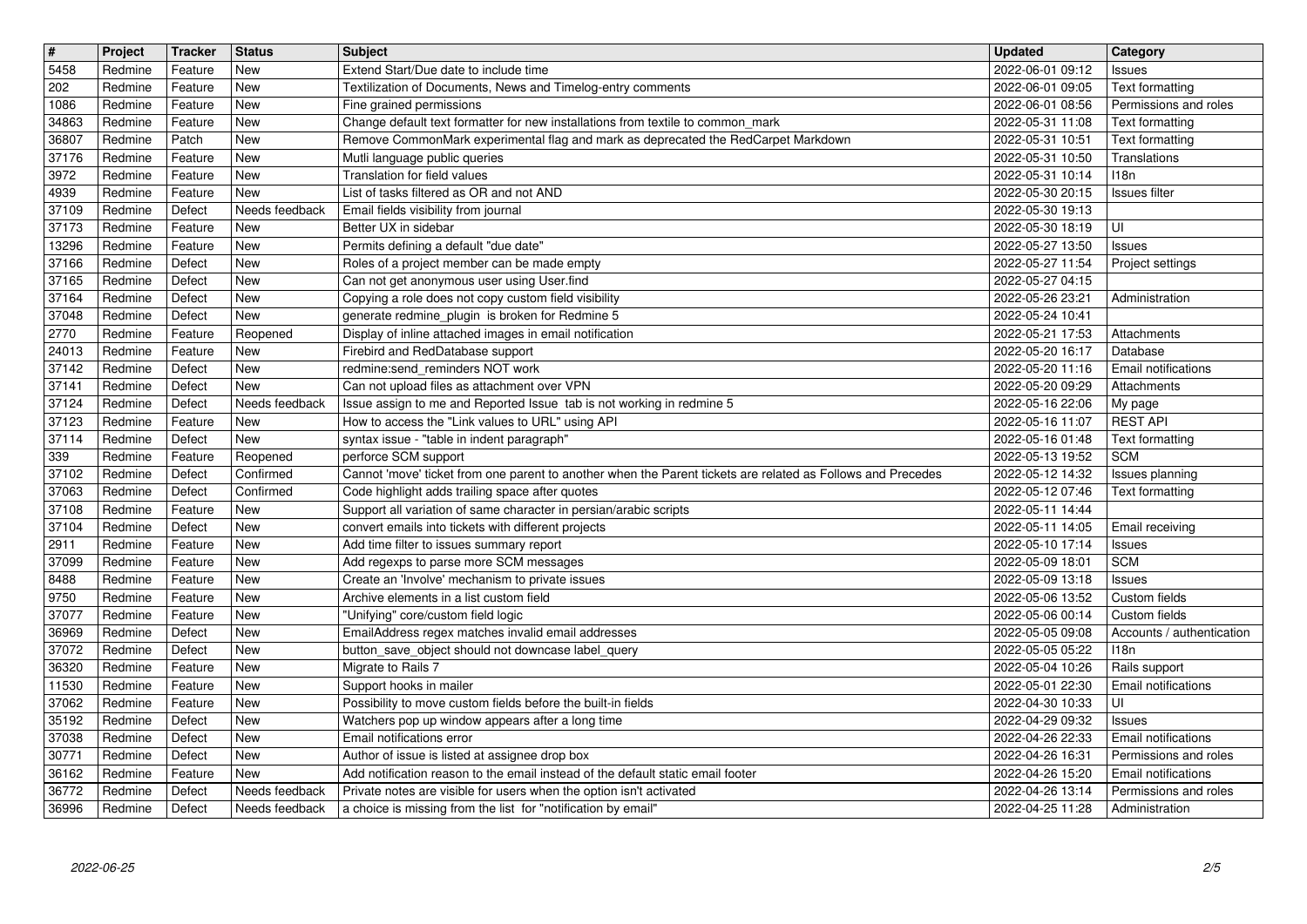| $\overline{\boldsymbol{H}}$<br>37008 | Project<br>Redmine | Tracker<br>Defect  | <b>Status</b><br>New  | <b>Subject</b>                                                                                                                                                          | <b>Updated</b><br>2022-04-22 14:49   | Category                            |
|--------------------------------------|--------------------|--------------------|-----------------------|-------------------------------------------------------------------------------------------------------------------------------------------------------------------------|--------------------------------------|-------------------------------------|
| 37007                                | Redmine            | Defect             | New                   | Custom query<br>Switching project in "New Issue" shows wrong fields and uses disallowed default tracker                                                                 | 2022-04-22 14:39                     | Search engine<br>Issues permissions |
| 37005<br>18556                       | Redmine<br>Redmine | Feature<br>Feature | New<br>New            | Filter the issue whose status changed to open last week<br>Add ability to configure limit of attachments at once                                                        | 2022-04-22 12:07<br>2022-04-21 14:41 | Filters<br>Attachments              |
| 37000                                | Redmine            | Defect             | New                   | Repositories are not displaying properly at 125% in Safari 15.4                                                                                                         | 2022-04-21 12:15                     | UI                                  |
| 34287<br>1712                        | Redmine<br>Redmine | Feature<br>Feature | New<br>New            | Use searchable project selectbox in issue create/update form<br>add custom fields that are calculations of other fields                                                 | 2022-04-21 06:58<br>2022-04-18 14:32 | <b>Issues</b><br>Custom fields      |
| 36967                                | Redmine            | Defect             | New                   | issue#create difference error patterns between project_id inside and outside with none member condition                                                                 | 2022-04-18 09:56                     | <b>Issues</b>                       |
| 31043<br>36940                       | Redmine<br>Redmine | Feature<br>Defect  | New<br>Confirmed      | Search/filter users in backend<br>Chained custom field filter doesn't work for User fields                                                                              | 2022-04-17 13:19<br>2022-04-15 10:55 | Administration<br>Filters           |
| 4687                                 | Redmine            | Feature            | New                   | Add copy project permission                                                                                                                                             | 2022-04-14 03:54                     | Projects                            |
| 36852<br>35920                       | Redmine<br>Redmine | Feature<br>Feature | New<br>New            | Load and use bash/system ENV variables in config YML files<br>Display caption of "Group by column" on the grouped issues list                                           | 2022-04-12 18:16<br>2022-04-12 08:03 |                                     |
| 25129                                | Redmine            | Feature            | New                   | Group based custom queries                                                                                                                                              | 2022-04-11 16:41                     | <b>Issues</b>                       |
| 11044<br>36933                       | Redmine<br>Redmine | Feature<br>Feature | New<br>New            | Custom field types for time and datetime<br>Halt Redmine boot entirely instead of showing a warning in admin/info when there are pending migrations                     | 2022-04-11 14:10<br>2022-04-11 09:11 | Custom fields<br>Administration     |
| 36931                                | Redmine            | Feature            | New                   | Option to search active projects only                                                                                                                                   | 2022-04-11 04:05                     | Search engine                       |
| 29664<br>32399                       | Redmine<br>Redmine | Feature<br>Feature | New<br><b>New</b>     | Webhook triggers in Redmine<br>Drop support for migrating from Trac or Mantins                                                                                          | 2022-04-08 10:31<br>2022-04-07 21:33 | Importers                           |
| 29853<br>7610                        | Redmine<br>Redmine | Defect<br>Patch    | <b>New</b><br>New     | Default plugin value is not<br>Patch providing issue journal rollback                                                                                                   | 2022-04-07 10:39<br>2022-04-05 08:16 | Plugin API<br><b>Issues</b>         |
| 36875                                | Redmine            | Feature            | New                   | Run garbage collection by clicking on the admin site                                                                                                                    | 2022-04-03 07:44                     | Administration                      |
| 36864<br>25808                       | Redmine<br>Redmine | Defect<br>Feature  | New<br>New            | Email can't be dragged into Redmine 4.2.3<br>Allow import issues and time entries on multiple projects (map Project field to a column from CSV)                         | 2022-03-31 06:00<br>2022-03-30 13:50 | <b>Issues</b><br>Importers          |
| 36854                                | Redmine            | Feature            | New                   | Include workflow creation in REST API                                                                                                                                   | 2022-03-29 10:14                     | <b>REST API</b>                     |
| 23576<br>36695                       | Redmine<br>Redmine | Defect<br>Feature  | New<br>New            | Issue export to PDF causes overlapping text for related issues in German locale<br>Add check in Redmine information page if default queue adapter is used in production | 2022-03-29 08:36<br>2022-03-29 07:03 | PDF export<br>Administration        |
| 2716                                 | Redmine            | Feature            | New                   | User option to automatically add assignee to watchers                                                                                                                   | 2022-03-28 23:08                     | <b>Issues</b>                       |
| 34025<br>3068                        | Redmine<br>Redmine | Defect<br>Feature  | Confirmed<br>New      | Issue subject truncated to 100 chars in the list from Projects > View all issues > Atom<br>Generic task management (not issues)                                         | 2022-03-28 23:07<br>2022-03-28 22:46 | Feeds<br>Translations               |
| 36848                                | Redmine            | Feature            | New                   | API allow display "watchers" when listing several issues                                                                                                                | 2022-03-28 10:53                     | <b>REST API</b>                     |
| 36844<br>34634                       | Redmine<br>Redmine | Patch<br>Defect    | New<br>Confirmed      | Cleanup orphaned query and role ids from habtm join table queries_roles<br>Can't add deleted wiki Tab (404)                                                             | 2022-03-27 23:20<br>2022-03-27 23:17 | Wiki                                |
| 4682                                 | Redmine            | Defect             | Confirmed             | Completed version with wrong progress bar status                                                                                                                        | 2022-03-27 23:17                     | Roadmap                             |
| 24457<br>16482                       | Redmine<br>Redmine | Defect<br>Defect   | New<br>New            | Progress of version should be calculated the same way as parent tasks<br>Wrong search query for timelog, when timezone not UTC                                          | 2022-03-27 23:17<br>2022-03-25 21:23 | Roadmap<br>Time tracking            |
| 36840                                | Redmine            | Feature            | New                   | Migrate Wiki needs an update.                                                                                                                                           | 2022-03-25 21:01                     | Wiki                                |
| 21450<br>$\boxed{36814}$             | Redmine<br>Redmine | Feature<br>Defect  | New<br>New            | Totals for Total estimated time and Total spent time<br>Can't login in after upgrading to rev. 21486                                                                    | 2022-03-24 10:08<br>2022-03-24 04:32 | <b>Issues list</b>                  |
| 36827                                | Redmine            | Patch              | New                   | User Department Required in CSV export                                                                                                                                  | 2022-03-23 07:04                     | <b>Issues</b>                       |
| 21808<br>33784                       | Redmine<br>Redmine | Patch<br>Feature   | Needs feedback<br>New | Make the Sidebar collapsible, stateful<br>Updating Mercurial helper to work with Python3                                                                                | 2022-03-22 08:23<br>2022-03-22 07:40 | UI<br><b>SCM</b>                    |
| 28033                                | Redmine            | Defect             | New                   | Unable to turn off "For all projects" flag of custom queries                                                                                                            | 2022-03-22 07:22                     | <b>Issues</b>                       |
|                                      |                    |                    |                       |                                                                                                                                                                         |                                      |                                     |
|                                      |                    |                    |                       |                                                                                                                                                                         |                                      |                                     |
|                                      |                    |                    |                       |                                                                                                                                                                         |                                      |                                     |
|                                      |                    |                    |                       |                                                                                                                                                                         |                                      |                                     |
|                                      |                    |                    |                       |                                                                                                                                                                         |                                      |                                     |
|                                      |                    |                    |                       |                                                                                                                                                                         |                                      |                                     |
|                                      |                    |                    |                       |                                                                                                                                                                         |                                      |                                     |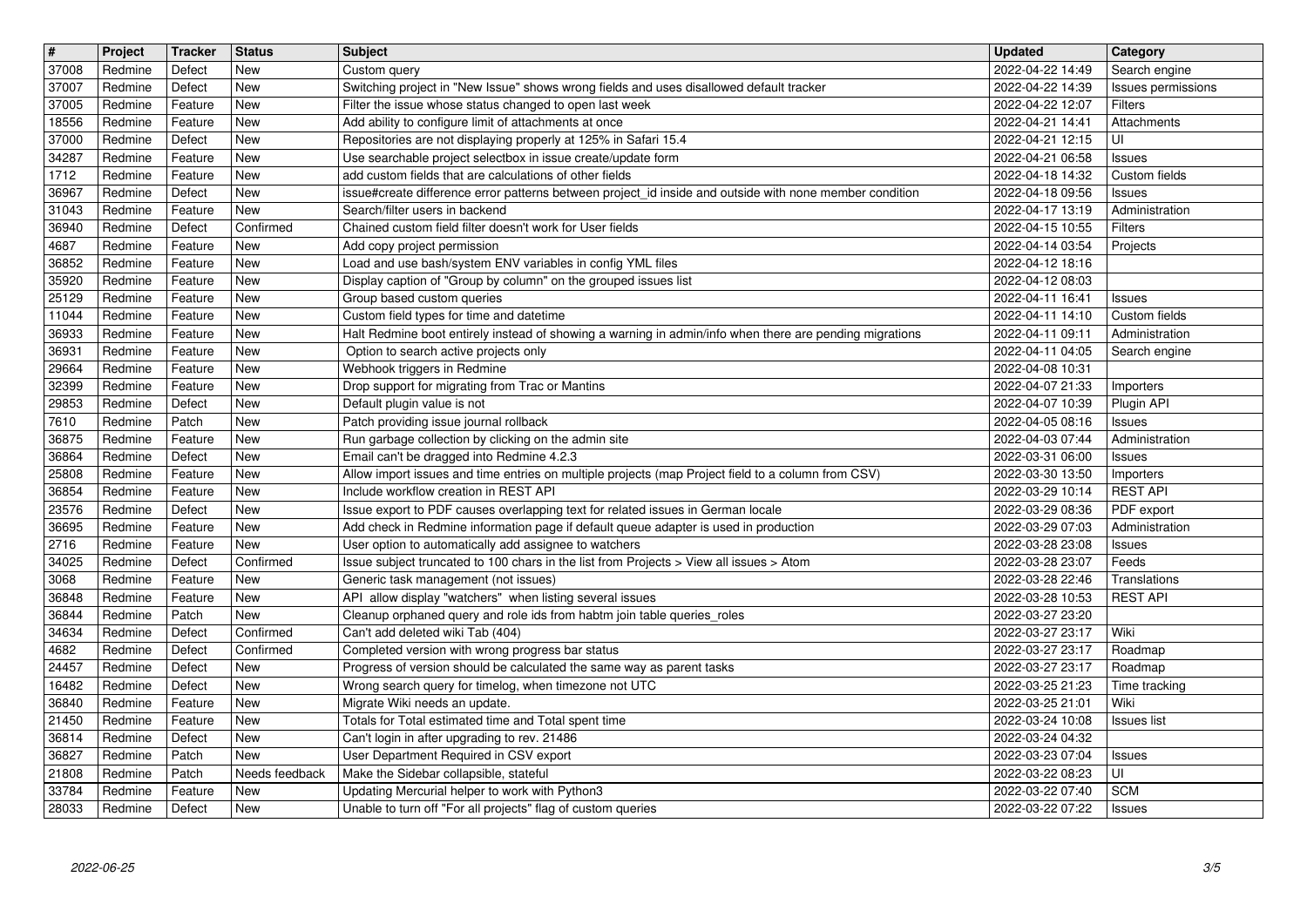| $\overline{\mathbf{H}}$<br>23980 | Project<br>Redmine | Tracker<br>Patch   | <b>Status</b><br>New | <b>Subject</b>                                                                                                                                                   | <b>Updated</b><br>2022-03-21 22:37   | Category<br>UI                                  |
|----------------------------------|--------------------|--------------------|----------------------|------------------------------------------------------------------------------------------------------------------------------------------------------------------|--------------------------------------|-------------------------------------------------|
| 32085                            | Redmine            | Feature            | New                  | Replace images with icon fonts<br>Allow newline as a separator in "Allowed extensions", "Disallowed extensions", "Exclude attachments by name" field             | 2022-03-21 21:08                     | Administration                                  |
|                                  |                    |                    |                      | in Administration                                                                                                                                                |                                      |                                                 |
| 35014<br>30099                   | Redmine<br>Redmine | Feature<br>Defect  | New<br>New           | Review and update supported database engines and versions<br>Multiple blank lines in pre tags are not preserved in Textile                                       | 2022-03-21 21:08<br>2022-03-21 21:08 | Database<br>Text formatting                     |
| 26030                            | Redmine            | Patch              | <b>New</b>           | Like issues and news comments, want to specify the display order of the forum's reply.                                                                           | 2022-03-21 21:08                     | Forums                                          |
| 23954<br>1739                    | Redmine<br>Redmine | Patch<br>Feature   | New<br>New           | Shows the date of the last activity on Projects administration.<br>Add ability to change issue owner                                                             | 2022-03-20 23:35<br>2022-03-20 22:24 | Projects<br>Issues                              |
| 31076                            | Redmine            | Patch              | New                  | Issues CSV / PDF export via ActiveJob                                                                                                                            | 2022-03-20 22:24                     | Issues                                          |
| 16098<br>29830                   | Redmine<br>Redmine | Feature<br>Patch   | New<br>New           | On relation change/add notification setting<br>Issue CSV export options: checkboxes have no effect for columns activated in query                                | 2022-03-20 22:24<br>2022-03-19 12:59 | Email notifications<br>Issues                   |
| 36806                            | Redmine            | Patch              | New                  | Remove rss_* deprecated methods                                                                                                                                  | 2022-03-19 11:36                     |                                                 |
| 33415<br>29470                   | Redmine<br>Redmine | Defect<br>Feature  | New<br>Reopened      | Issue#closable? doesn't handle the case of issues with open subtask(s) ánd being blocked by other open issue(s)<br>Possibility to mark tracker as "Subtask only" | 2022-03-19 11:26<br>2022-03-19 09:00 | UI<br><b>Issues</b>                             |
| 36801                            | Redmine            | Defect             | New                  | Rails Autoload Paths contain plugin libs twice                                                                                                                   | 2022-03-18 22:25                     | Plugin API                                      |
| 31505<br>21493                   | Redmine<br>Redmine | Patch<br>Patch     | <b>New</b><br>New    | Mark edited journal notes as "Edited"<br>Tweak colors of default theme                                                                                           | 2022-03-18 19:44<br>2022-03-18 19:43 | Issues<br>UI                                    |
| 16069                            | Redmine            | Patch              | New                  | Allow configuration of API limit instead of hardcoding at 100                                                                                                    | 2022-03-18 19:43                     | <b>REST API</b>                                 |
| 34070<br>17132                   | Redmine<br>Redmine | Feature<br>Feature | New<br>New           | Allow setting a grace period when forcing 2FA<br>add ability set "private note" visibility for specific role                                                     | 2022-03-18 19:05<br>2022-03-18 17:11 | Accounts / authentication<br>Issues permissions |
| 36794                            | Redmine            | Defect             | New                  | Issue copying ignores workflow rules                                                                                                                             | 2022-03-17 16:46                     |                                                 |
| 36785<br>6166                    | Redmine<br>Redmine | Feature<br>Feature | New<br>New           | Extension rest api<br>Support german umlauts and whitespaces in login string                                                                                     | 2022-03-17 13:10<br>2022-03-16 09:16 | <b>REST API</b><br>Accounts / authentication    |
| 36581                            | Redmine            | Defect             | New                  | Clicking the "New repository" button causes a 404 error                                                                                                          | 2022-03-13 08:54                     | <b>SCM</b>                                      |
| 36059<br>664                     | Redmine<br>Redmine | Defect<br>Feature  | New<br>New           | Fulltext search in timelog comments<br>User can choose what page he want's to be Start page                                                                      | 2022-03-13 06:44<br>2022-03-11 03:13 | Search engine<br>UI                             |
| 239                              | Redmine            | Patch              | New                  | Adds two blocks for my/page and fixes a report bug                                                                                                               | 2022-03-10 21:35                     | My page                                         |
| 251<br>36742                     | Redmine<br>Redmine | Patch<br>Patch     | New<br>New           | Patch for Feature Request #9785 (Default issues due date == assigned target version date)<br>Scroll to top button                                                | 2022-03-10 21:19<br>2022-03-10 19:37 |                                                 |
| 22802                            | Redmine            | Feature            | New                  | Add the posibility to set/change the position of an issue in a version                                                                                           | 2022-03-09 22:26                     | Issues planning                                 |
| 36739<br>36735                   | Redmine<br>Redmine | Feature<br>Defect  | New<br>New           | Copy issue without notification on old issue<br>Realitons error                                                                                                  | 2022-03-09 02:23<br>2022-03-07 12:00 | Issues<br>Issues                                |
| 36515                            | Redmine            | Defect             | New                  | Images with absolute Path / URL not exported to PDF                                                                                                              | 2022-03-02 23:53                     | PDF export                                      |
| 5973<br>9059                     | Redmine<br>Redmine | Feature<br>Feature | New<br>New           | Ability to set project icons<br>Custom fields should be editable based on role not only for admin                                                                | 2022-03-02 08:17<br>2022-03-01 18:04 | Projects<br>Custom fields                       |
| 1385                             | Redmine            | Feature            | New                  | Script for import from JIRA                                                                                                                                      | 2022-03-01 09:01                     | Importers                                       |
| 36719<br>29824                   | Redmine<br>Redmine | Defect<br>Feature  | New<br><b>New</b>    | Projects page doesn't show project summary correctly if it contains a table<br>Add user initials as a Gravatar icon fallback                                     | 2022-02-28 17:55<br>2022-02-27 23:33 | Projects<br>UI                                  |
| $\boxed{36711}$                  | Redmine            | Feature            | New                  | Various features for MailHandler                                                                                                                                 | 2022-02-26 23:12                     | <b>Email receiving</b>                          |
| 36702<br>24808                   | Redmine<br>Redmine | Feature<br>Feature | New<br>New           | Inline autocomplete for versions<br>OAuth2 support for Redmine API Apps (OAuth2 Provider)                                                                        | 2022-02-25 09:06<br>2022-02-24 19:57 | <b>REST API</b>                                 |
| 10048                            | Redmine            | Defect             | <b>New</b>           | Secondary sorting after sorting by parent task                                                                                                                   | 2022-02-24 16:47                     | <b>Issues</b>                                   |
| 36700                            | Redmine            | Defect             | New                  | redmine:email:receive_imap truncate body email                                                                                                                   | 2022-02-24 15:59                     | Email receiving                                 |
|                                  |                    |                    |                      |                                                                                                                                                                  |                                      |                                                 |
|                                  | 2022-06-25         |                    |                      |                                                                                                                                                                  |                                      | 4/5                                             |
|                                  |                    |                    |                      |                                                                                                                                                                  |                                      |                                                 |
|                                  |                    |                    |                      |                                                                                                                                                                  |                                      |                                                 |
|                                  |                    |                    |                      |                                                                                                                                                                  |                                      |                                                 |
|                                  |                    |                    |                      |                                                                                                                                                                  |                                      |                                                 |
|                                  |                    |                    |                      |                                                                                                                                                                  |                                      |                                                 |
|                                  |                    |                    |                      |                                                                                                                                                                  |                                      |                                                 |
|                                  |                    |                    |                      |                                                                                                                                                                  |                                      |                                                 |
|                                  |                    |                    |                      |                                                                                                                                                                  |                                      |                                                 |
|                                  |                    |                    |                      |                                                                                                                                                                  |                                      |                                                 |
|                                  |                    |                    |                      |                                                                                                                                                                  |                                      |                                                 |
|                                  |                    |                    |                      |                                                                                                                                                                  |                                      |                                                 |
|                                  |                    |                    |                      |                                                                                                                                                                  |                                      |                                                 |
|                                  |                    |                    |                      |                                                                                                                                                                  |                                      |                                                 |
|                                  |                    |                    |                      |                                                                                                                                                                  |                                      |                                                 |
|                                  |                    |                    |                      |                                                                                                                                                                  |                                      |                                                 |
|                                  |                    |                    |                      |                                                                                                                                                                  |                                      |                                                 |
|                                  |                    |                    |                      |                                                                                                                                                                  |                                      |                                                 |
|                                  |                    |                    |                      |                                                                                                                                                                  |                                      |                                                 |
|                                  |                    |                    |                      |                                                                                                                                                                  |                                      |                                                 |
|                                  |                    |                    |                      |                                                                                                                                                                  |                                      |                                                 |
|                                  |                    |                    |                      |                                                                                                                                                                  |                                      |                                                 |
|                                  |                    |                    |                      |                                                                                                                                                                  |                                      |                                                 |
|                                  |                    |                    |                      |                                                                                                                                                                  |                                      |                                                 |
|                                  |                    |                    |                      |                                                                                                                                                                  |                                      |                                                 |
|                                  |                    |                    |                      |                                                                                                                                                                  |                                      |                                                 |
|                                  |                    |                    |                      |                                                                                                                                                                  |                                      |                                                 |
|                                  |                    |                    |                      |                                                                                                                                                                  |                                      |                                                 |
|                                  |                    |                    |                      |                                                                                                                                                                  |                                      |                                                 |
|                                  |                    |                    |                      |                                                                                                                                                                  |                                      |                                                 |
|                                  |                    |                    |                      |                                                                                                                                                                  |                                      |                                                 |
|                                  |                    |                    |                      |                                                                                                                                                                  |                                      |                                                 |
|                                  |                    |                    |                      |                                                                                                                                                                  |                                      |                                                 |
|                                  |                    |                    |                      |                                                                                                                                                                  |                                      |                                                 |
|                                  |                    |                    |                      |                                                                                                                                                                  |                                      |                                                 |
|                                  |                    |                    |                      |                                                                                                                                                                  |                                      |                                                 |
|                                  |                    |                    |                      |                                                                                                                                                                  |                                      |                                                 |
|                                  |                    |                    |                      |                                                                                                                                                                  |                                      |                                                 |